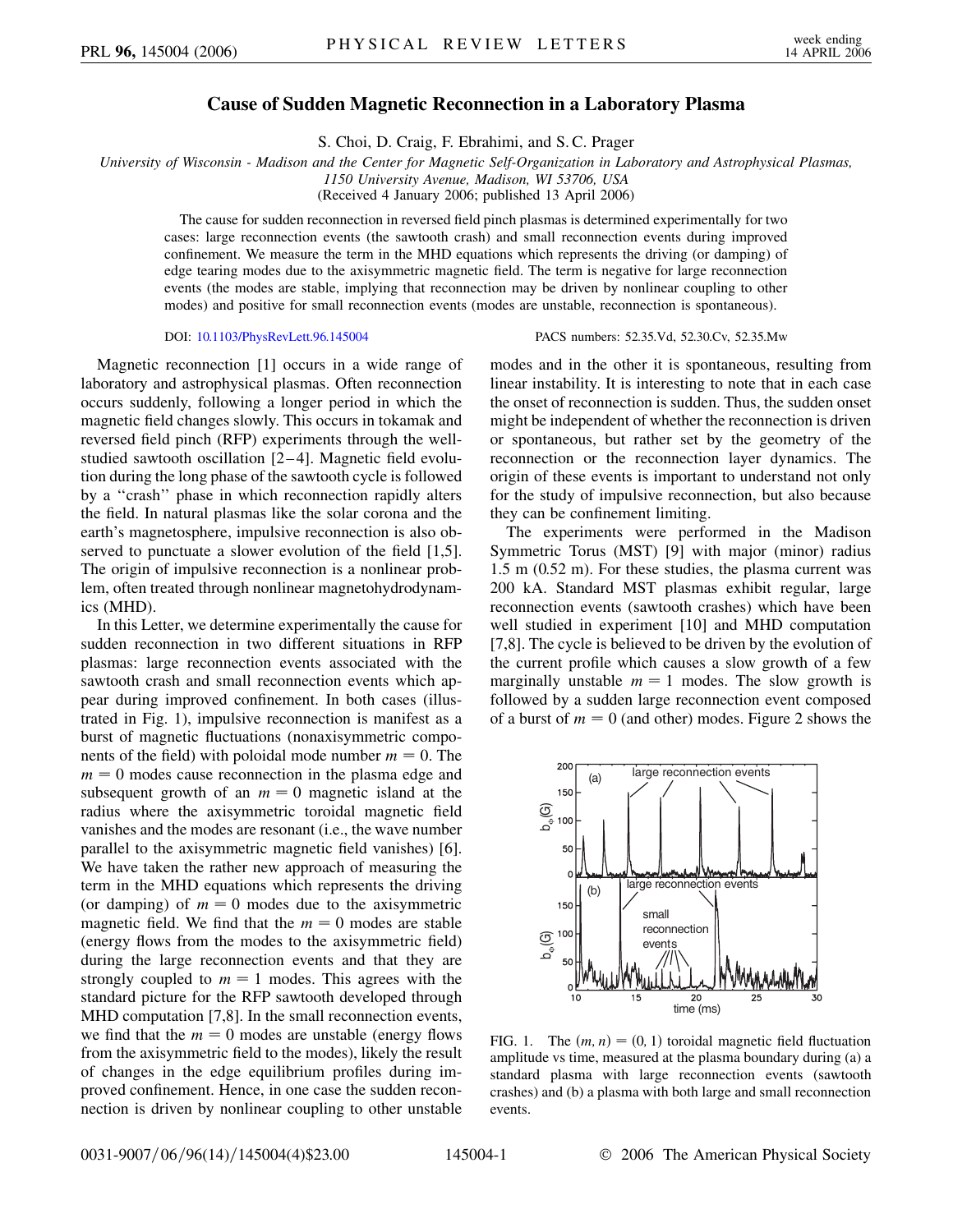

FIG. 2. (a) The toroidal magnetic field fluctuation amplitude for  $m = 0$  and  $n = 1, 2, 3$  and (b) the poloidal magnetic field fluctuation amplitude for  $m = 1$  and  $n = 6, 7, 8$  measured by an array of coils at the plasma boundary during a large reconnection event. Data represent the average of 1000 similar events.

evolution of several  $m = 0$  and  $m = 1$  modes averaged over a set of large reconnection events with reversal parameter (toroidal magnetic field at the plasma boundary/ volume average toroidal field)  $F \approx -0.2$ . The small reconnection events are less common and have a different mode spectrum (Fig. 3). Instead of a prior slow growth of  $m = 1$  modes, the  $m = 1$  modes rise slightly after the  $m =$ 0 burst. These less-studied events have yet to be observed in MHD computation and appear during improved confinement which can be actively produced by modifying the driven current profile [11] or spontaneously obtained in a restricted operational space [12]. We have used spontaneous periods in low density, deeply reversed ( $F \approx -0.5$ ) plasmas.

To determine the exchange of energy between the modes and the axisymmetric field, we examine the term in MHD



FIG. 3. (a) The toroidal magnetic field fluctuation amplitude for  $m = 0$  and  $n = 1, 2, 3$  and (b) the poloidal magnetic field fluctuation amplitude for  $m = 1$  and  $n = 6, 7, 8$  measured by an array of coils at the plasma boundary during a small reconnection event. Data represent the average of 350 similar events.

responsible for this exchange. From Maxwell's equations and Ohm's law,

$$
\frac{\partial \mathbf{B}}{\partial t} = \nabla \times (\mathbf{v} \times \mathbf{B}) + \frac{\eta}{\mu_0} \nabla^2 \mathbf{B}.
$$
 (1)

[Departures from the simple Ohm's law occur in MST in some regions [13]. However, in the region of interest the simple form applies [14].] Inserting the spatial Fourier transform  $\mathbf{B}(r, \vartheta, \varphi, t) = \sum_{m,n} \mathbf{b}_{mn}(r, t) e^{i(m\vartheta + n\varphi)}$  into Eq. (1) yields

$$
\frac{\partial \mathbf{b}_{mn}}{\partial t} = \nabla \times (\mathbf{v}_{mn} \times \mathbf{b}_{00}) + \nabla \times (\mathbf{v}_{00} \times \mathbf{b}_{mn}) + \sum_{\substack{m=i+k\\ n=j+l}} \nabla \times (\mathbf{v}_{ij} \times \mathbf{b}_{kl}) + \frac{\eta}{\mu} \nabla^2 \mathbf{b}_{mn},
$$
 (2)

where the axisymmetric  $(m, n) = (0, 0)$  terms are removed from the sum. Multiplying Eq. (2) by  $b^*_{\phi, mn}$  yields the equation for the evolution of energy in the toroidal magnetic field (the largest component for  $m = 0$  modes)

$$
\frac{\partial |b_{\varphi,mn}|^2}{\partial t} = \nabla \times (v_{mn} \times b_{00}) \cdot b_{\varphi,mn}^* \n+ \nabla \times (v_{00} \times b_{mn}) \cdot b_{\varphi,mn}^* \n+ \sum_{\substack{m=i+k \\ n=j+l}} \nabla \times (v_{ij} \times b_{kl}) \cdot b_{\varphi,mn}^* \n+ \frac{\eta}{\mu} \nabla^2 b_{mn} \cdot b_{\varphi,mn}^* + \text{c.c.}
$$
\n(3)

The first two terms on the right-hand side represent energy exchange between the mode and axisymmetric fields. If these terms are positive, then the mode gains energy from the axisymmetric fields and is unstable. If negative, the mode damps on the axisymmetric fields and is stable. The summation represents nonlinear interactions between modes. The second and last terms are measured with probes to be small relative to the first term.

We measure the first term on the right-hand side with probes in the MST edge. A multicoil probe detects the magnetic field vector. Velocity fluctuations are calculated from measured electrostatic potential fluctuations assuming  $\mathbf{v}_{mn} = \frac{-\nabla \Phi_{mn} \times \mathbf{B}_{00}}{B_{00}^2}$ , a good approximation for these low frequency modes and in agreement with spectroscopically measured velocities [14]. The potential is measured assuming  $\Phi = \Phi_f + 2.2T_e$ , where  $\Phi_f$  is the floating potential and  $T_e$  the electron temperature, both measured with a triple Langmuir probe.

Measurements are made at a single toroidal location. To extract a particular mode number, the measurements are correlated with individual Fourier harmonics obtained from a toroidal array of 32 coils at the plasma boundary. The array resolves the toroidal mode number *n*, but not *m*. Fortunately, in MST the modes with  $n = 1-4$  are dominantly  $m = 0$ , and are the modes considered here. An ensemble of 1000 (350) similar large (small) reconnection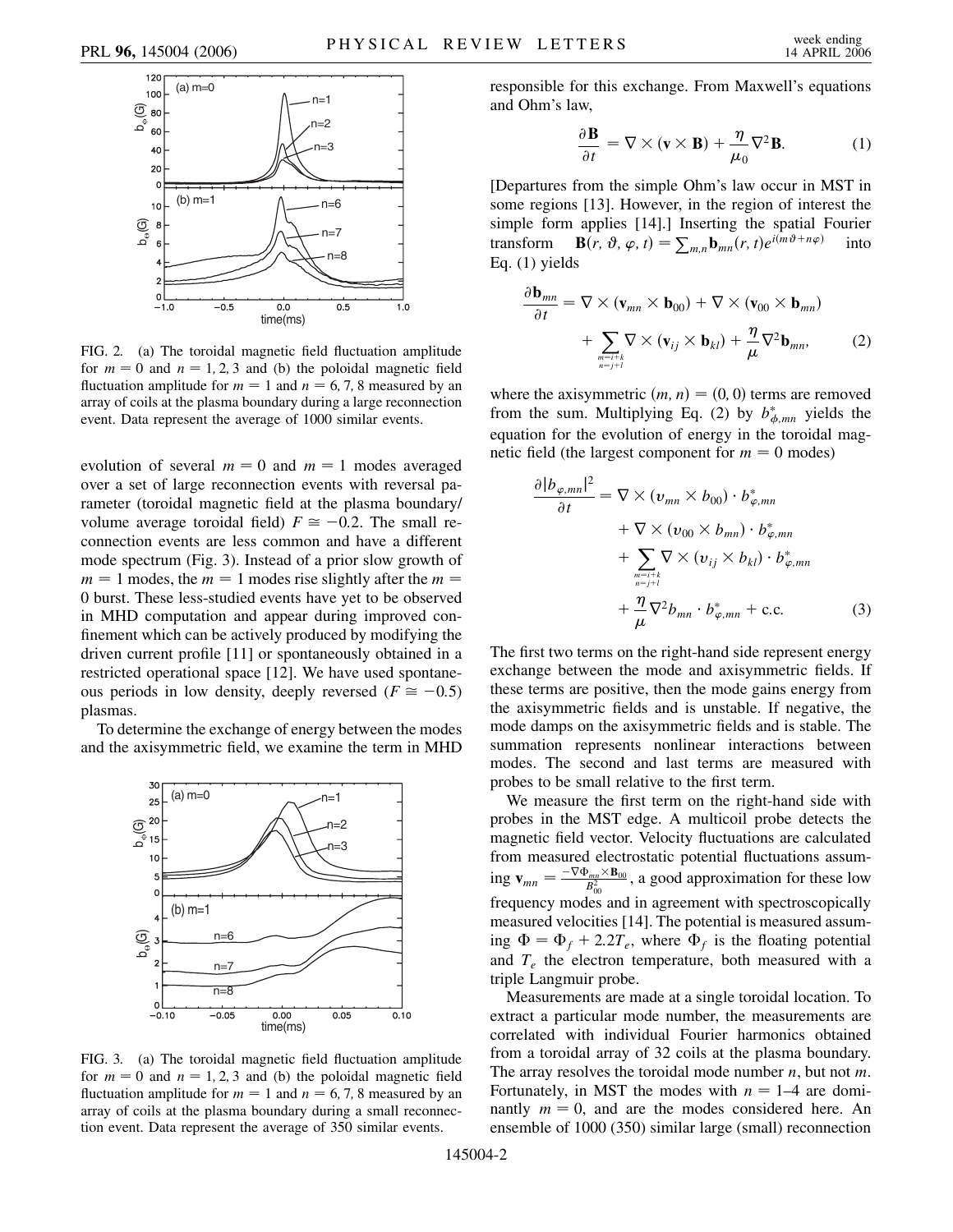

FIG. 4. The magnitude of (a) the electrostatic potential fluctuation and (b) the toroidal magnetic field fluctuation for  $(m, n) = (0, 1)$  measured at  $r = 46$  cm during the large reconnection event. The statistical noise level for the ensemble is also shown.

events is used to ensure good sampling of many different mode phases. As an example, the part of the magnetic probe signal due to mode *n* is obtained from  $\langle b_{\text{probe}} \rangle$  $b_n$ / $|b_n|$  where  $b_{\text{probe}}$  is the magnetic probe signal,  $b_n$  is the complex Fourier coefficient for mode *n* of the array, and the average is done over the set of similar events. The correlations yield the complex  $v_{mn}$  and  $b_{mn}$  used in Eq. (3).

Measured electrostatic potential and magnetic fluctuations for  $(m, n) = (0, 1)$  are shown in Fig. 4 for the large reconnection event along with noise levels based on finite ensemble size. Both fluctuations increase strongly at the event  $(t = 0)$  and are well above the noise near  $t = 0$ . Derivatives were evaluated from measurements at  $r =$ 45.5 cm and 46.5 cm. (The reversal surface, where  $b_{\varphi,00}$  = 0 and the  $m = 0$  modes are resonant was at  $r \approx 44$  cm.) A similar result is obtained for small reconnection events.

Combining the measurements, we evaluate the first term on the right-hand side of Eq. (3)—the energy exchange between the mode and the axisymmetric magnetic field, shown in Fig. 5(a) for the large reconnection event. The term is negative, indicating that the mode is stable; energy flows from the mode to the axisymmetric field. The uncertainty arises from the error in the amplitudes and phases of the correlated quantities. Figure 5(b) shows the left-hand side of Eq. (3), illustrating the  $m = 0$  burst. The energy exchange between the mode and the axisymmetric field is such as to damp the mode during this entire time, consistent with the picture that the mode is not excited by the equilibrium profiles but instead by nonlinear coupling to other modes.

In principle, the sum over all modes in Eq. (3) could be measured to determine the nonlinear energy transfer between the  $m = 0$  and all other modes. In practice, the number of terms in the sum and the  $m = 1$  noise level in the edge is too large to obtain a meaningful result. However, nonlinear mode coupling is inferred from the



FIG. 5. The measured value of (a) the first term on the righthand side of Eq. (3) and (b) the left-hand side of Eq. (3) at  $r =$ 46 cm during the large reconnection event. The two lines in (a) represent the upper and lower bound of the measurement.

bicoherence [15]

$$
\beta_{ijk} = \sqrt{\frac{|\langle b_i b_j b_k \rangle|^2}{\langle |b_i b_j|^2 \rangle \langle |b_k|^2 \rangle}}
$$

where *i*, *j*, *k* represent coupled modes and  $\langle \rangle$  denotes and ensemble average. As Fig. 6 shows, the bicoherence between two marginally stable or slightly unstable  $m = 1$ modes and the stable  $m = 0$  mode increases substantially during the reconnection event.

The result that the  $m = 0$  modes are stable with the implication that they are excited by nonlinear coupling to other modes is consistent with MHD computation. Figure 7 shows the same analysis of Eq. (3) from the 3D, nonlinear, resistive MHD code DEBS [16]. As in experiment, the lefthand side shows mode growth and decay during the sawtooth crash. Also as in experiment (Fig. 5), the first term on the right-hand side is negative throughout the entire event.

The conventional picture of nonlinearly driven  $m = 0$ modes does not apply to small reconnection events. Figure 8(a) shows the measured energy exchange between the  $(m, n) = (0, 2)$  mode and the axisymmetric magnetic field. The term is positive, indicating the mode receives



FIG. 6. The bicoherence between the modes  $(0, 1)$ ,  $(1, 6)$ , and (1, 7) measured at the plasma boundary during the large reconnection event. The statistical noise level obtained by adding a random phase shift to each mode is also shown for the 1000 event ensemble.